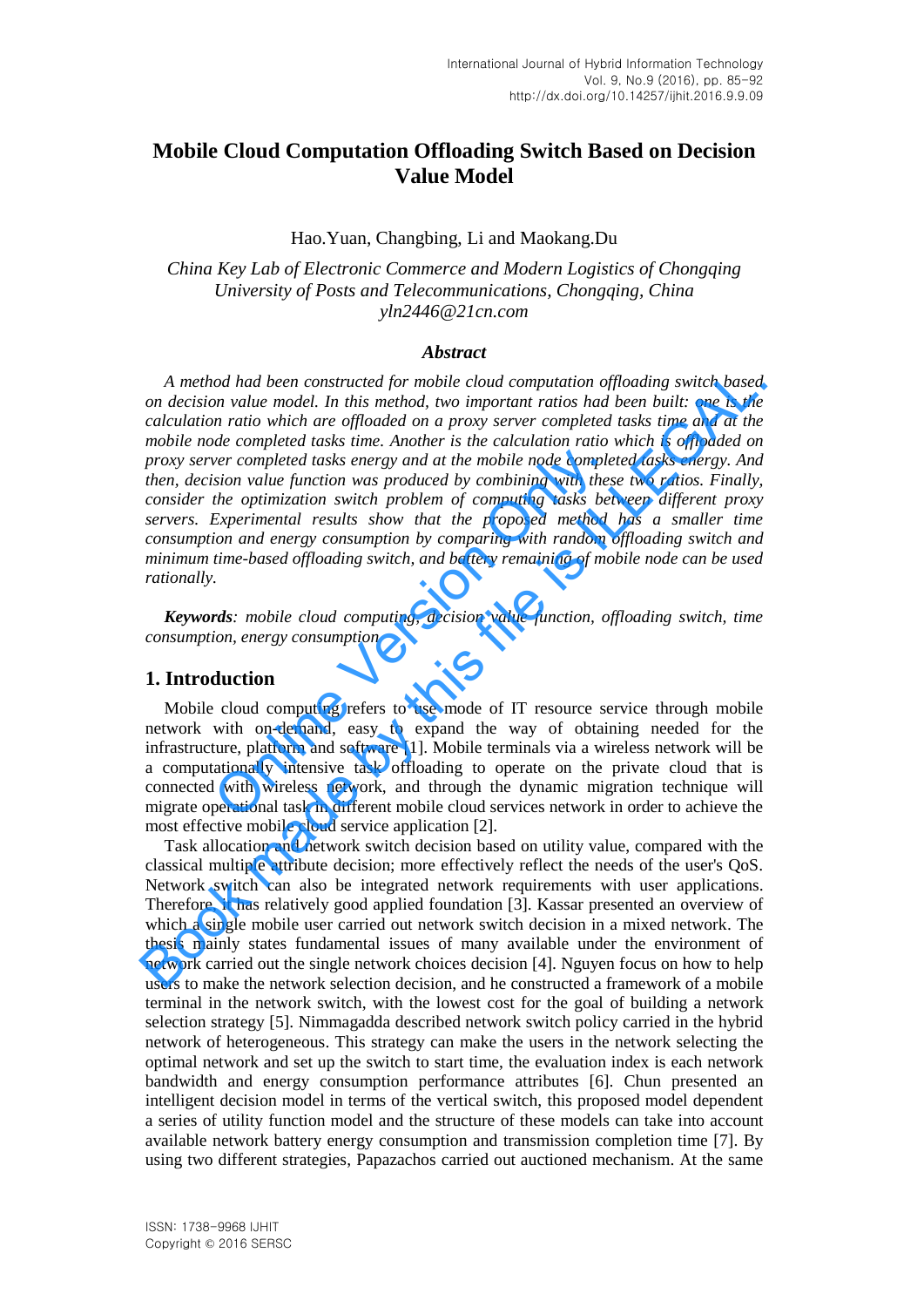time, he proposed the concept which can choose better network switch decision at lower service cost based on a higher of user preferences on the switching decision [8]. Fernando applied user habitual choice for overhead which is constructed based on the user's utility function. This utility function is proposed based on user behavior decision theory. By using this utility function, optimization models were developed with different network source management [9]. Shi considered the heterogeneous network environment characteristics of "optimal connection", and proposed network switch decision method to take the user as the center. Through the identification of heterogeneous network, the optimal network switch can be selected for different user application needs [10].

In this paper, a decision value model was constructed in order to obtain better effect for the offloading and switch in mobile cloud computing.

## **2. Decision Value Model of Mobile Cloud Computing**

#### **2.1. Offloading Tasks**

Before distributing the computing tasks which have been offloaded, resource information need be collected for mobile terminal itself and alternative proxy server network. These resources information can be applied for the next task division and offload distribution. Because the related information can be received from the wireless network and proxy server connected with wireless network by all kinds mobile terminals, these terminals can realize rational division of computing task and select appropriate wireless network to offload task. and moreous controlled the mind itself and alternation and the collected for mobile terminal itself and alternation. Because the related information can be received proxy server connected with wireless network by all kinim **2. Decision Value Model of Mobile Cloud Computing<br>
2.1. Offloading Tasks<br>
Before distributing the computing tasks which have been offloaded, resource<br>
information need be collected for mobile terminal itself and alternat** 

To local resource and resource on proxy servers, computing validity and effectiveness of energy consumption are defined respectively as follows:

Computing validity: it is the ratio between whole time which computing task was offloaded on proxy server and computed and whole time which computing task is computed on mobile terminals.

Effectiveness of energy consumption: it is the ratio between energy consumption which computing task was offloaded on proxy server and computed and energy consumption which computing task is computed on mobile terminals.

By obtaining computing validity and effectiveness of energy consumption of every task, best order can be arranged.

#### *A. Computing validity*

Firstly, define *mobile*  $t_i^{mobile}$  as complete time which computing subtask  $T_i$  is implemented on local mobile terminal. The formula is shown as (1).

$$
t_i^{mobile} = \frac{C_{T_i}}{C_i^{mobile}}
$$
 (1)

Where,  $C_{T_i}$  represents computation amount to perform subtasks, and its unit is million instructions;  $C_i^{mobile}$  represents the computing power of the mobile terminal, its unit is millions of instructions per second.

Then, define  $t_{i \to i}^{unload}$  $t_{i \to j}^{unload}$  as complete time which computing subtask  $T_i$  is offloaded and computed on proxy server  $N_j$ . Calculation formula is shown as (2):

$$
t_{i \to j}^{unload} = \frac{T_i^{up}}{B_j} + \frac{C_{T_i}}{C_{N_j}} + \frac{T_i^{down}}{B_j}
$$
 (2)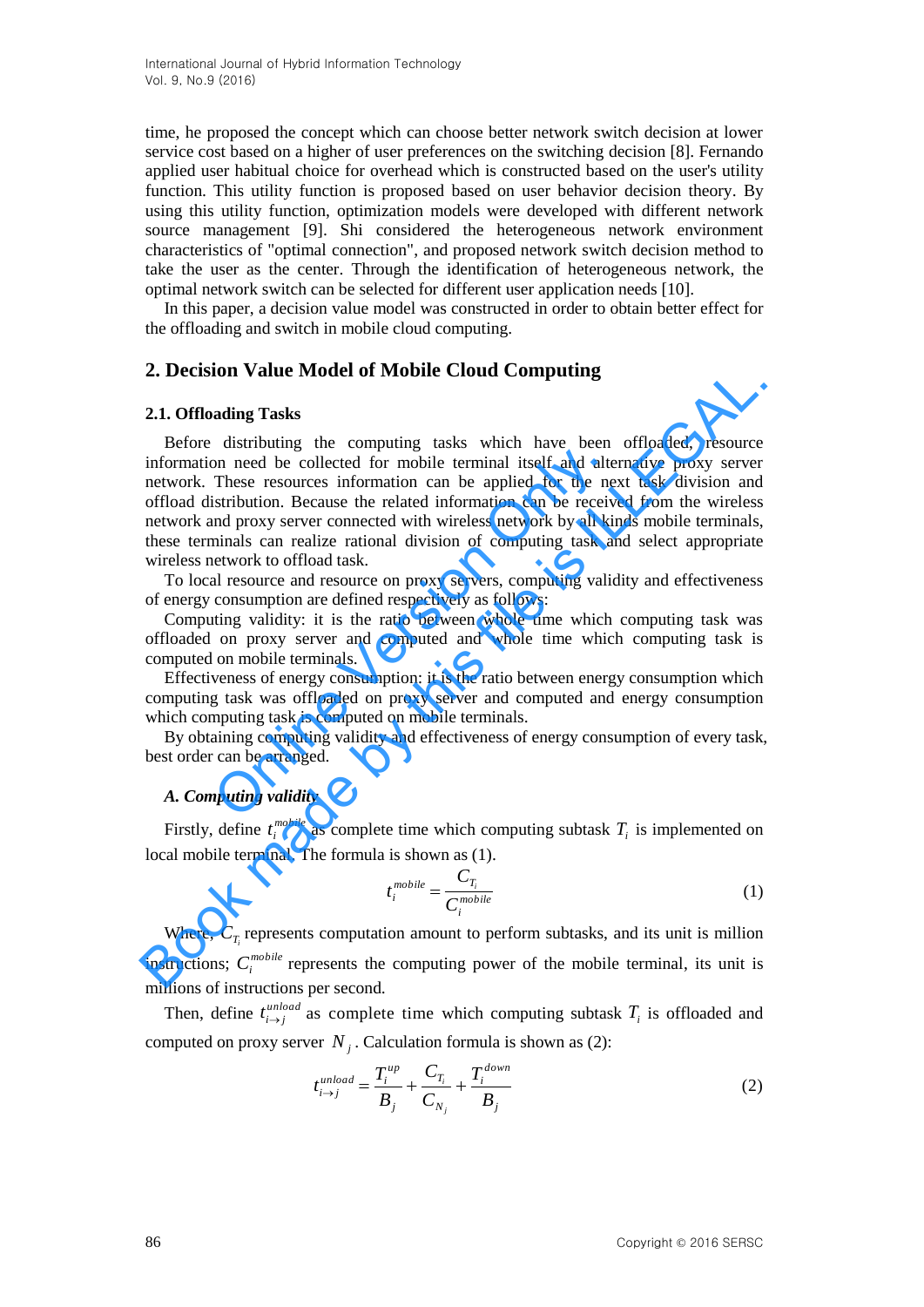Where, *j up i B*  $T_i^{\mu\nu}$  represents the time which a task is uploaded to the network,

*j i N T C C* represents the time which the task  $T_i$  is uploaded and computed in proxy server

network, *j down i B*  $T_i^{down}$  represents the time which the task is downloaded from the network.

At this point, average time can be computed that sub-tasks  $T_i$  is downloaded and computed on all proxy servers networks. The formula is shown as (3):

$$
\bar{t}_{i \to j}^{unload} = \frac{1}{n} \sum_{j=1}^{n} \left( \frac{T_i^{up}}{B_j} + \frac{C_{T_i}}{C_{N_j}} + \frac{T_i^{down}}{B_j} \right)
$$
(3)

Now, we can obtain a ratio which is computed by  $t_i^{mobile}$  $t_i^{mobile}$  and  $\bar{t}_{i \to j}^{unload}$  $\bar{t}_{i \to j}^{unload}$ . The formula is shown as (4):

$$
\lambda = \frac{\bar{t}_{i \to j}}{t_i^{mobile}}
$$
 (4)

If  $\lambda > 1$ , it shows that the time is less when computation is executing on mobile terminal; If  $\lambda < 1$ , it shows that the time is less when computation is executing on proxy servers. (4):<br>  $\lambda = \frac{\bar{t}_{i \to j}^{unload}}{t_i^{mobile}}$ <br>
1, it shows that the time is less when computation is<br>
If  $\lambda < 1$ , it shows that the time is less when computation is<br> *ctiveness of energy consumption*<br> *consumption*<br> *computing* is sh  $\int_{t_1}^{t_1} \frac{t_1}{s_1} dt = \frac{1}{n} \sum_{j=1}^{\infty} \left( \frac{t_j}{B_j} + \frac{t_{j_1}}{C_{N_j}} + \frac{t_{j_1}}{B_j} \right)$  (3)<br>
Now, we can obtain a ratio which is computed by  $t_i^{\text{model}}$  and  $\tilde{t}_{i \to j}^{\text{model}}$ . The formula is<br>
shown as (4):<br>  $\int_{t_i}^{t$ 

#### *B. Effectiveness of energy consumption*

Let  $E_i^{mobile}$  represents power consumption that  $T_i$  is completed on mobile terminal. Calculation formula is shown as follows:

$$
E_i^{mobile} = e_{mobile} \times C_{T_i}
$$
 (5)

Where,  $e_{mobile}$  represents energy consumption that millions of instructions implemented on the mobile terminal.

When computing tasks  $T_i$  is offloaded on the proxy server network  $N_j$ , power consumption is  $E_{i\rightarrow j}^{unload}$ . Calutation formula is shown as(6):

$$
E_{i \to j}^{unload} = (T_i^{up} + T_i^{down})e_j
$$
\n<sup>(6)</sup>

Where  $e_j$  represents energy consumption when unit data changes between  $N_j$  and mobile terminal.

At this point, average energy consumption can be computed that sub-tasks  $T_i$  is downloaded and computed on all proxy servers networks. The formula is shown as (7):

$$
\overline{E}_{i \to j}^{unload} = \frac{1}{n} \sum_{j=1}^{n} \left\{ (T_i^{up} + T_i^{down}) e_j \right\} \tag{7}
$$

Now, we can obtain a ratio which is computed by  $E_i^{mobile}$  and  $\overline{E}_{i \to j}^{unload}$ . The formula is shown as (8):

$$
\mathcal{E} = \frac{\overline{E}_{i \to j}^{unload}}{E_i^{mobile}}
$$
 (8)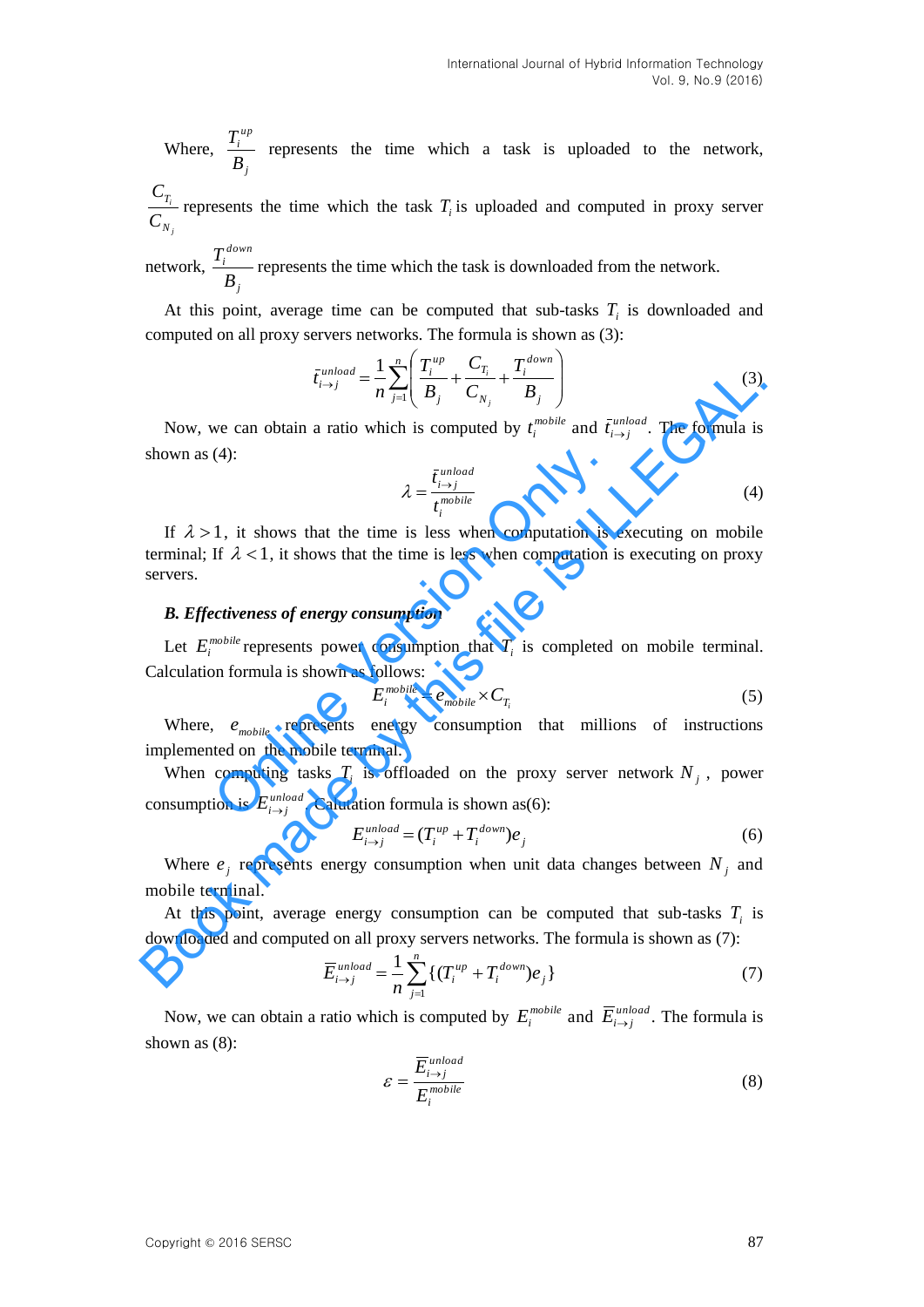If  $\varepsilon > 1$ , it shows that energy consumption is less when computation is executing on mobile terminal; If  $\varepsilon$  < 1, it shows that energy consumption is less when computation is executing on proxy servers.

#### *C. Decision value function*

At this point, for each of computing tasks  ${T_i}$  which implemented on the mobile terminal, we can obtain a time value function and an energy consumption value function such as formula (9) and formula (10).

$$
v_{\lambda_i} = \frac{\lambda_i^{\min} - \lambda_i}{\lambda_i} \tag{9}
$$

Where,  $\lambda_i^{\min}$  represents minimum computation time ratio of all the computing tasks.

$$
v_{\varepsilon_i} = \frac{\varepsilon_i^{\min} - \varepsilon_i}{\varepsilon_i} \tag{10}
$$

Where,  $\varepsilon_i^{\min}$  $\varepsilon_i^{\text{min}}$  represents minimum energy consumption ratio of all the computing tasks.

So, we can construct a total decision value function in order to judge priority whether subtask should be offload on proxy server. This function is shown as formula (11).

$$
v = \theta v_{\lambda_i} + (1 - \theta) v_{\varepsilon_i} \tag{11}
$$

Where,  $\theta$  represents the weight of the time value which can be computed according to importance degree of time and energy consumption. In this paper, we take time and energy as the same. So  $\theta$  is set to 0.5.  $\epsilon_i^{\text{min}}$  represents minimum energy consumption ratio of all<br>can construct a total decision value function in order to ju<br>nould be offload on proxy server. This function is shown as<br> $v = \theta v_{\lambda_i} + (1 - \theta) v_{\varepsilon_i}$ <br> $\theta$  repr Where,  $A_i^{\text{min}}$  represents minimum computation time ratio of all the computing tasks.<br>
Where,  $\mathcal{L}_i^{\text{min}}$  represents minimum energy consumption ratio of all the computing tasks.<br>
So, we can construct a total decisio

#### **2.2. Optimization Switch**

When offloading tasks running on proxy server, mobile user need consider whether this task should be switch better network.

Similar with forced switch, let tasks  $T_i$  run on the original proxy server network  $N_k$ , then let  $\widetilde{S}_{i \to k}$  express whole consumption which is shown as formula (12).

$$
\widetilde{S}_{i \to k} = \overline{C}_{T_i} M_k + \overline{T}_i^{down} N_k
$$
\n(12)

Where,  $M_k$  and  $N_k$  are economic consumption that millions of instruction implemented on the proxy server network  $N_k$  or mobile terminal.

Then, compute economic consumption  $\widetilde{S}_{ik\to j}$  which computing task switches from  $N_k$  to  $N_j$ . The formula is shown as (13):

$$
\widetilde{S}_{ik \to j} = \overline{T_i}^{up} S_{kj}^{migrate} + \overline{C}_{T_i} M_j + \overline{T_i}^{down} N_j
$$
\n(13)

Define  $\rho$  as migration gains of the optimal migration and  $\sigma$  as migration consumption:

$$
\rho = \widetilde{S}_{i \to k} - (\overline{C}_i M_j + \overline{T}_i^{down} N_j)
$$
\n(14)

$$
\sigma = \overline{T}_i S_{kj}^{migrate} \tag{15}
$$

If  $\rho \leq \sigma$ , it is show that migration is invalid.

If  $\rho > \sigma$ , it is show that migration should be carried out.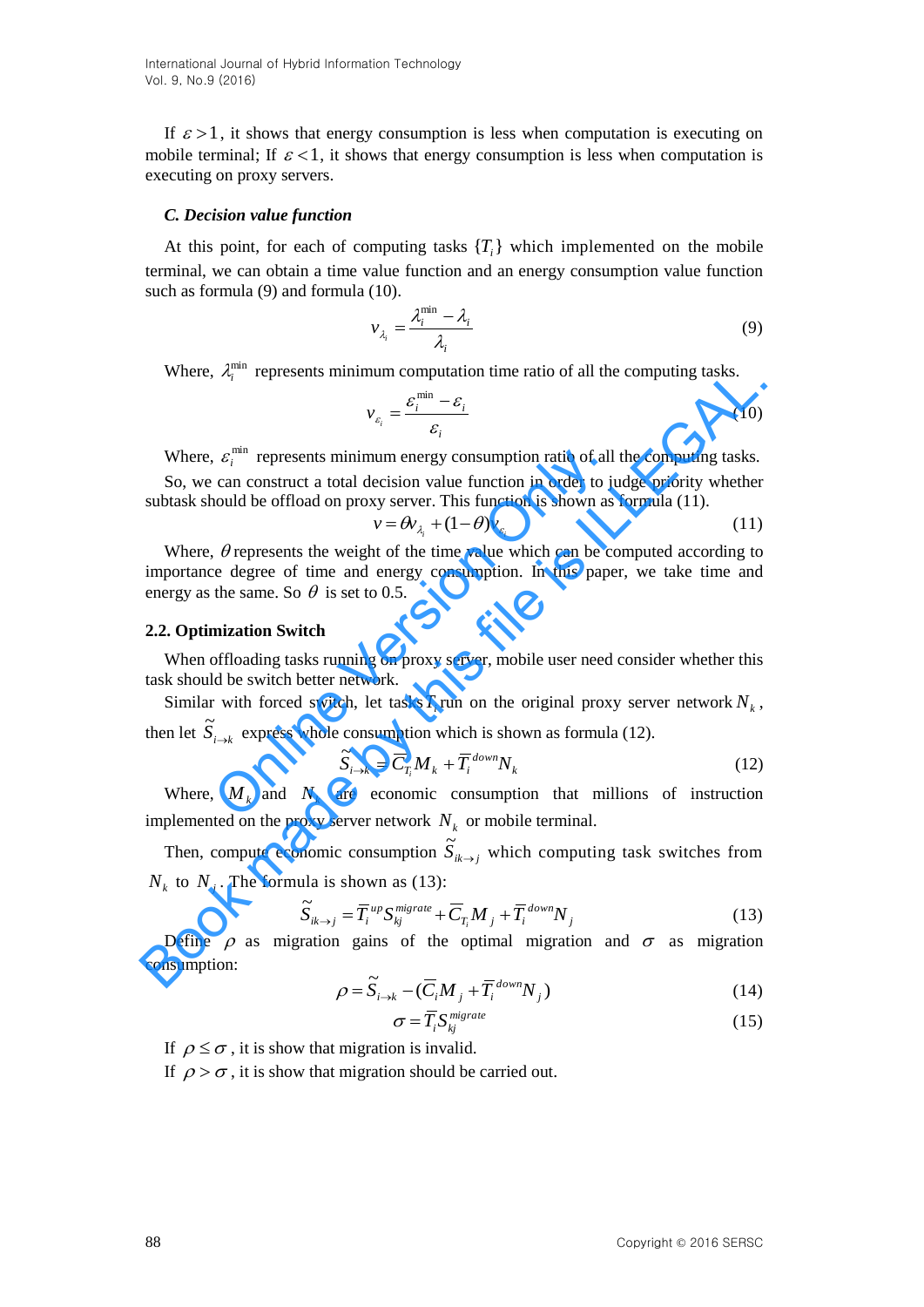## **3. Experiment and Analysis**

In order to verify the validity of the method in this paper, we carried out the following experiment study. First, set scene of simulation experiment as shown in figure 1.



**Figure 1. Scene of Simulation Experiment** 

In the figure 1, the base station BS is located in the central position of scene, and its coverage radius of circular area is 2000 m. Besides, 10 AP hotspots is random configuration and they are distributed in the two connecting arc near of the rectangle diagonal point. Coverage area of each hotspots AP is a 200m radius of circular area is.

Select Samsung's Note3 as mobile terminal platform. This phone supports 3G network and WLAN's hotspots AP meanwhile.

In order to verify the validity of this method, we chose two comparison methods: one is random selection method, and another is time-minimized consumption method.

In the process of experiment, three contents had been compared. First, time consumption is compared along with increasing of sub-tasks; Second, time consumption is compared along with increasing of proxy serve; Third, energy consumption is compared along with changing of battery remaining of mobile terminal. Three experiments are shown in figure2, figure3, and figure4.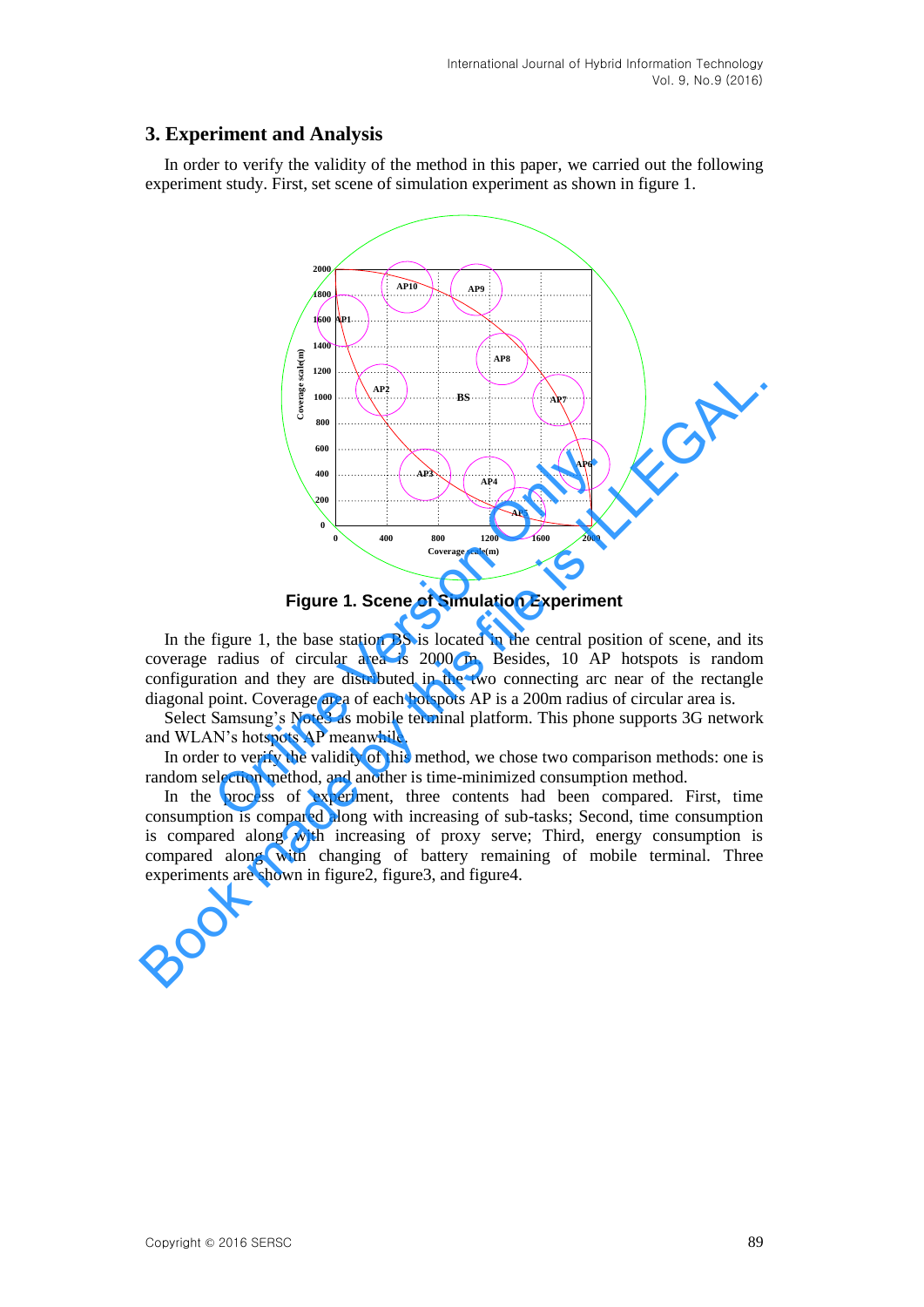

**Figure 2. Time Consumption with the Change of Number of Subtasks** 

From. figure 2, time consumption of three subtasks rise with increasing of subtasks. The rise is most obvious for random selection method.

When the number of subtasks is less than 60, minimized time method is better.

With the number of subtasks increasing, the proposed method is becoming least time consumption method



**Figure 3. Time Consumption with the Change of Number of Proxy Server**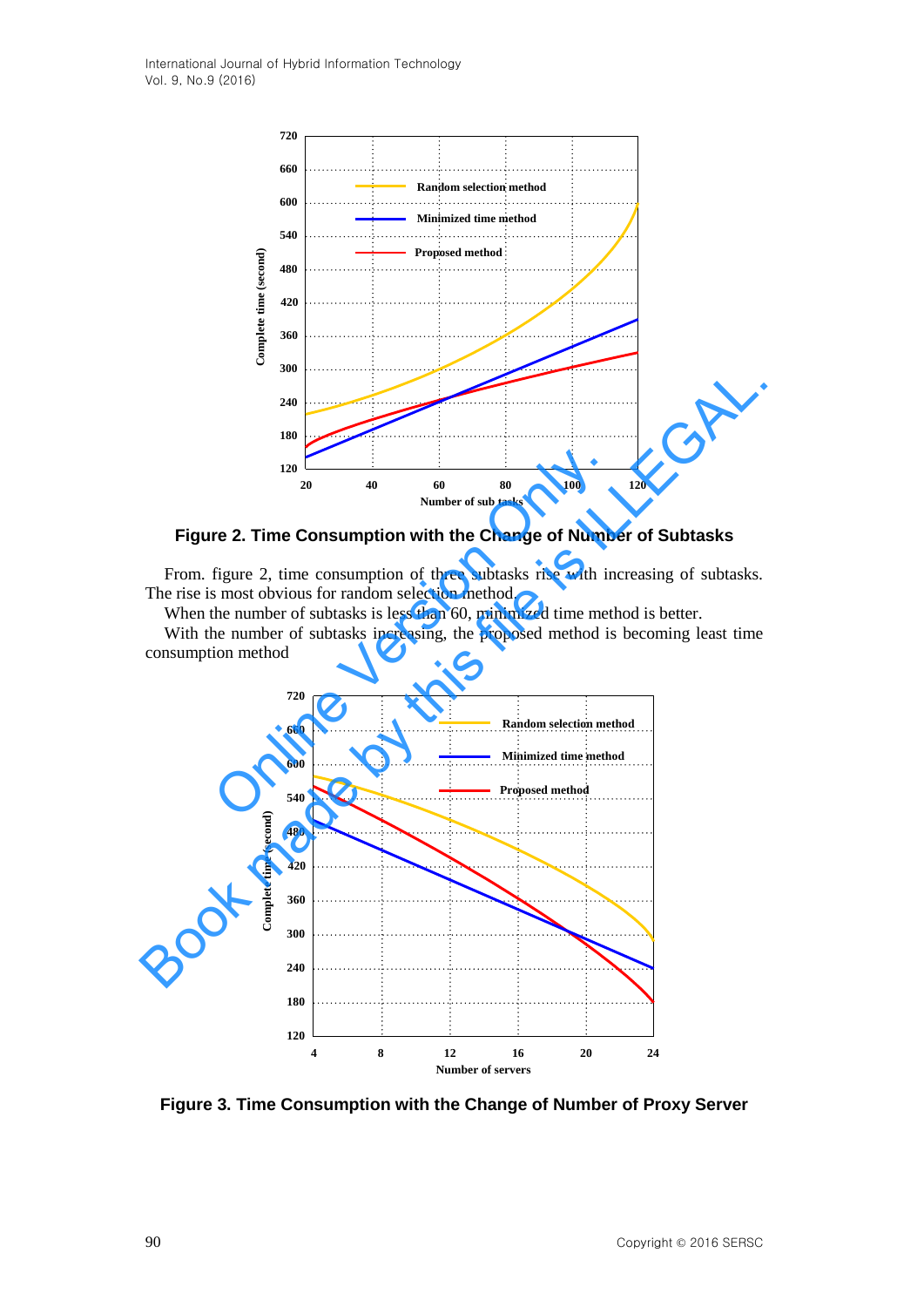From figure 3, time consumption of three subtasks drop with increasing of proxy server. The rise is most obvious for random selection method. With the number of subtasks increasing, the proposed method has an obvious dropping trend.



**Figure 4. Energy Consumption with the Change of Battery Remain of Mobile Terminal** 

From figure 4, we can see that energy consumption of random selection method and minimized time method does not drop with battery power reducing in mobile terminal. The proposed method can decide energy consumption for task according to change of battery remaining. When battery remaining is lower, mobile terminal will try to reduce energy consumption as possible.

#### **4. Conclusions**

Mobile cloud computing has been becoming an important field of intelligent phone platform. In this paper , the core issue focus on how to enjoy lowest-cost, minimum energy, and fastest service on mobile terminal. A new offload and switch method had been proposed for mobile cloud computing based on decision value function. In this method, time and energy consumption is fully considered to judge whether computing task should offload on proxy server. Experimental results show that the proposed method has better performance than random selection method and minimized time method.

### **References**

- [1] O. Ormond, J. Murphy and G. Muntean, "Utility-based intelligent network selection in beyond 3G systems", IEEE International Conference on Communications, vol 4, **(2006)**, pp. 1831-1836.
- [2] L. Wang and G. Kuo, "Mathematical modeling for network selection in heterogeneous wireless networks-A tutorial", Communications Surveys & Tutorials, IEEE, vol 15, **(2013)**, pp. 271-292.
- [3] F. Bari and V. Leung, "Application of Electre to network selection in a hetereogeneous wireless network environment", Wireless Communications and Networking Conference, **(2007)**, pp. 3810-3815
- [4] M. Kassar, B. Kervella and G. Pujolle, "Autonomic oriented architecture for an intelligent handover management scheme", Communication Networks and Services Research Conference, pp. 139-146, **(2008)**.
- [5] Q.T. Nguyen Vuong, Y. Ghamri Doudane and N. Agoulmine, "On utility models for access network selection in wireless heterogeneous networks", IEEE Network Operations and Management symposium, **(2008)**, pp. 144-151.